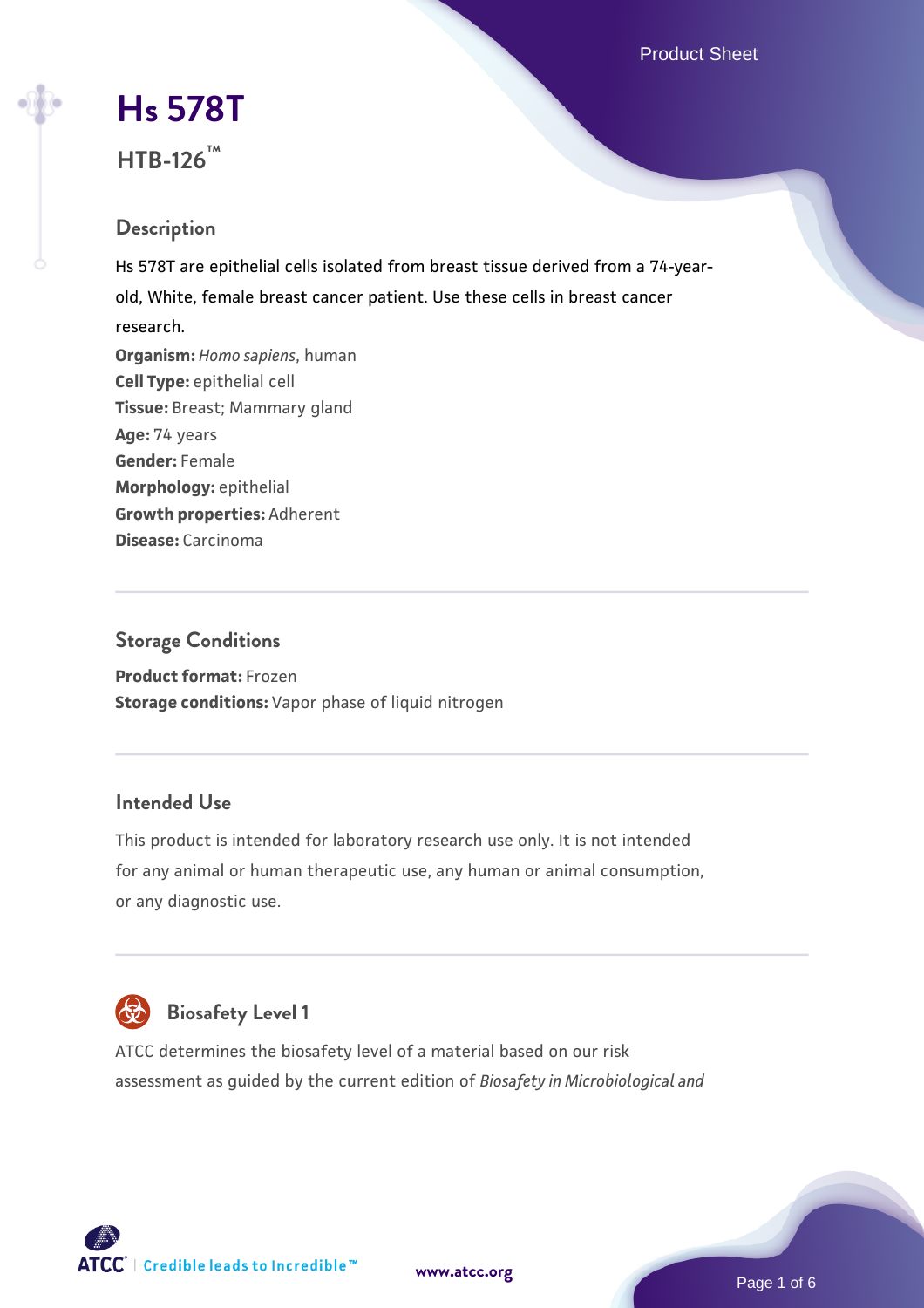*Biomedical Laboratories (BMBL)*, U.S. Department of Health and Human Services. It is your responsibility to understand the hazards associated with the material per your organization's policies and procedures as well as any other applicable regulations as enforced by your local or national agencies.

ATCC highly recommends that appropriate personal protective equipment is always used when handling vials. For cultures that require storage in liquid nitrogen, it is important to note that some vials may leak when submersed in liquid nitrogen and will slowly fill with liquid nitrogen. Upon thawing, the conversion of the liquid nitrogen back to its gas phase may result in the vial exploding or blowing off its cap with dangerous force creating flying debris. Unless necessary, ATCC recommends that these cultures be stored in the vapor phase of liquid nitrogen rather than submersed in liquid nitrogen.

# **Certificate of Analysis**

For batch-specific test results, refer to the applicable certificate of analysis that can be found at www.atcc.org.

#### **Growth Conditions**

**Temperature:** 37°C **Atmosphere:** 95% Air, 5% CO2

#### **Handling Procedures**

#### **Unpacking and storage instructions:**

1. Check all containers for leakage or breakage.

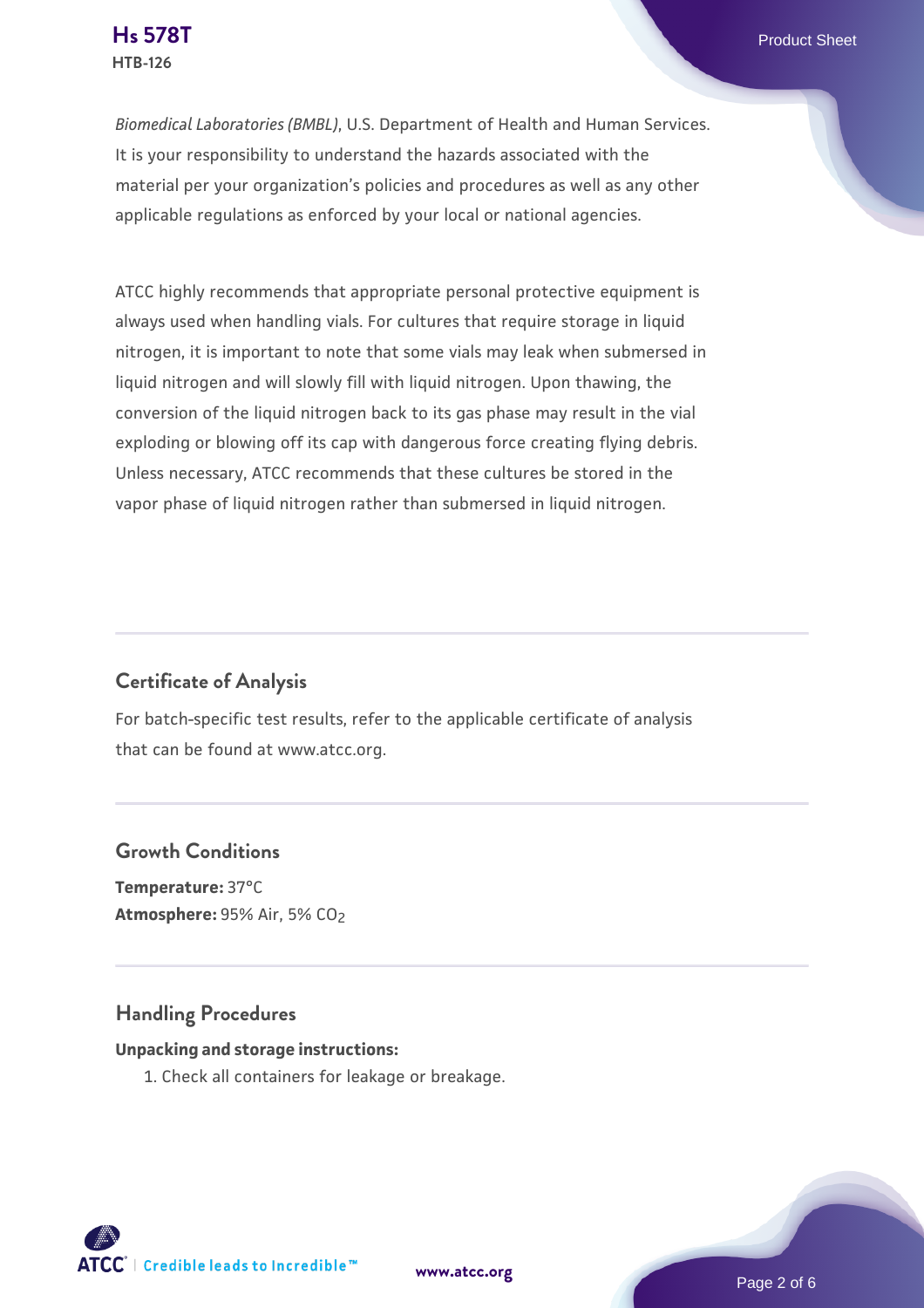2. Remove the frozen cells from the dry ice packaging and immediately place the cells at a temperature below -130°C, preferably in liquid nitrogen vapor, until ready for use.

**Complete medium:** The base medium for this cell line is Dulbecco's Modified Eagle's Medium (DMEM; ATCC 30-2002). To make the complete growth medium, add the following components to the base medium:

- $0.01$  mg/ml human insulin (Gibco cat# 12585-014)
- Fetal bovine serum (FBS; ATCC 30-2020)to a final concentration of 10% **Handling Procedure:**

To insure the highest level of viability, thaw the vial and initiate the culture as soon as possible upon receipt. If upon arrival, continued storage of the frozen culture is necessary, it should be stored in liquid nitrogen vapor phase and not at -70°C. Storage at -70°C will result in loss of viability.

- 1. Thaw the vial by gentle agitation in a **37°C** water bath. To reduce the possibility of contamination, keep the O-ring and cap out of the water. Thawing should be rapid (approximately 2 minutes).
- 2. Remove the vial from the water bath as soon as the contents are thawed, and decontaminate by dipping in or spraying with 70% ethanol. All of the operations from this point on should be carried out under strict aseptic conditions.
- 3. It is recommended that the cryoprotective agent be removed immediately. Centrifuge the cell suspension at approximately 125 x g for 5 to 10 minutes. Discard the supernatant and resuspend the cell pellet in an appropriate amount of fresh growth medium.
- 4. Transfer the cell pellet to an appropriate size vessel. It is important to avoid excessive alkalinity of the medium during recovery of the cells. It is suggested that, prior to the addition of the vial contents, the culture vessel containing the growth medium be placed into the incubator for at least 15 minutes to allow the medium to reach its normal pH (7.0 to 7.6).
- 5. Incubate the culture at **37°C** in a suitable incubator. A 5% CO<sub>2</sub> in air atmosphere is recommended if using the medium described on this product sheet.

**Subculturing procedure:** Volumes are given for a 75 cm<sup>2</sup> flask. Increase or decrease the amount of dissociation medium needed proportionally for culture vessels of other sizes.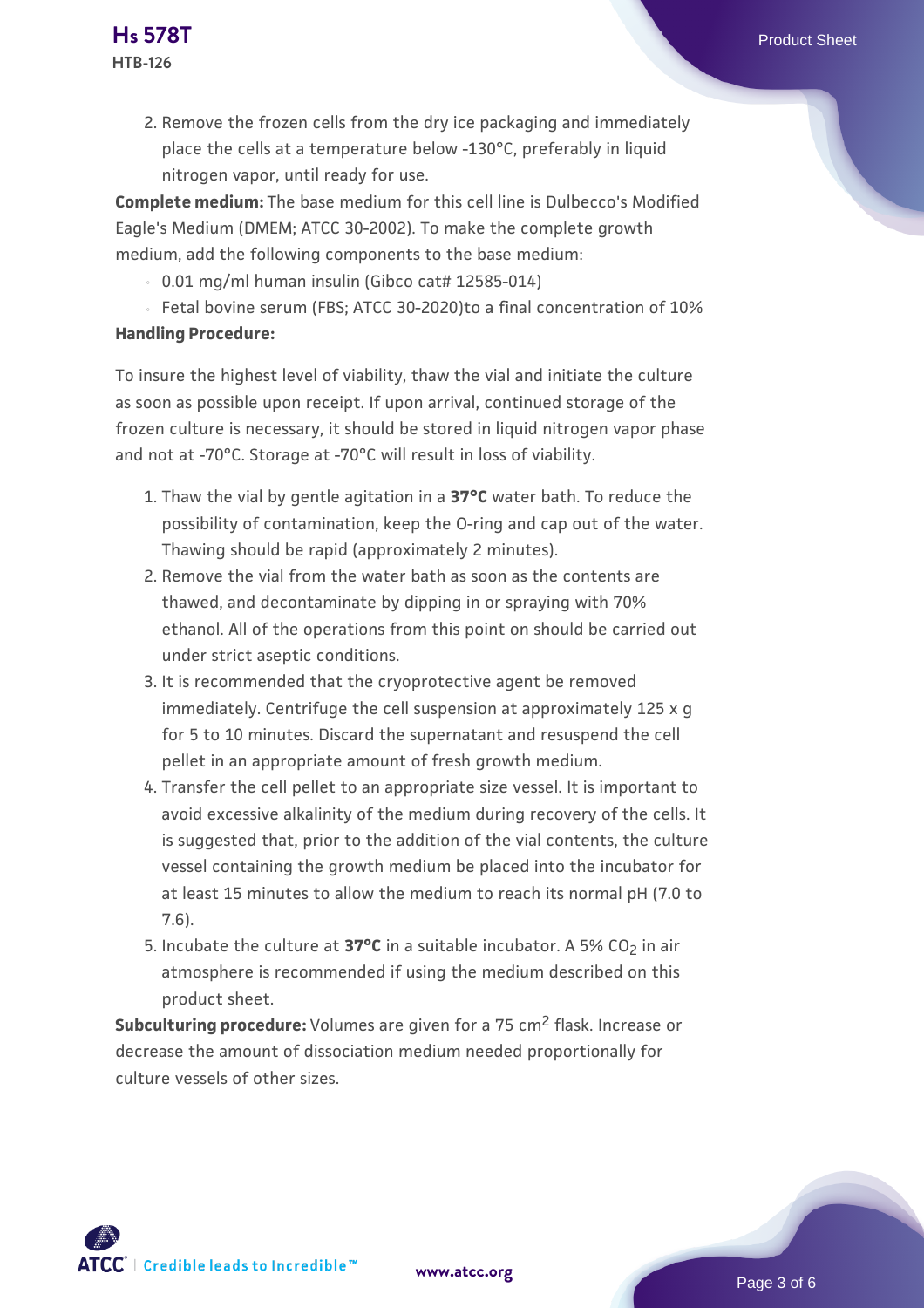1. Remove and discard culture medium.

**HTB-126**

- 2. Briefly rinse the cell layer with 0.25% (w/v) Trypsin- 0.53 mM EDTA solution to remove all traces of serum that contains trypsin inhibitor.
- 3. Add 2.0 to 3.0 ml of Trypsin-EDTA solution to flask and observe cells under an inverted microscope until cell layer is dispersed (usually within 5 to 15 minutes).

Note: To avoid clumping do not agitate the cells by hitting or shaking the flask while waiting for the cells to detach. Cells that are difficult to detach may be placed at 37°C to facilitate dispersal.

- Add 6.0 to 8.0 ml of complete growth medium and aspirate cells by 4. gently pipetting.
- 5. Add appropriate aliquots of the cell suspension to new culture vessels.
- 6. Incubate cultures at 37°C.

**Subcultivation Ratio:** A subcultivation ratio of 1:3 to 1:8 is recommended **Medium Renewal:** 2 to 3 times per week

**Reagents for cryopreservation:** Complete growth medium supplemented with 5% (v/v) DMSO (ATCC 4-X)

# **Material Citation**

If use of this material results in a scientific publication, please cite the material in the following manner: Hs 578T (ATCC HTB-126)

# **References**

References and other information relating to this material are available at www.atcc.org.

# **Warranty**

The product is provided 'AS IS' and the viability of ATCC<sup>®</sup> products is warranted for 30 days from the date of shipment, provided that the customer has stored and handled the product according to the information

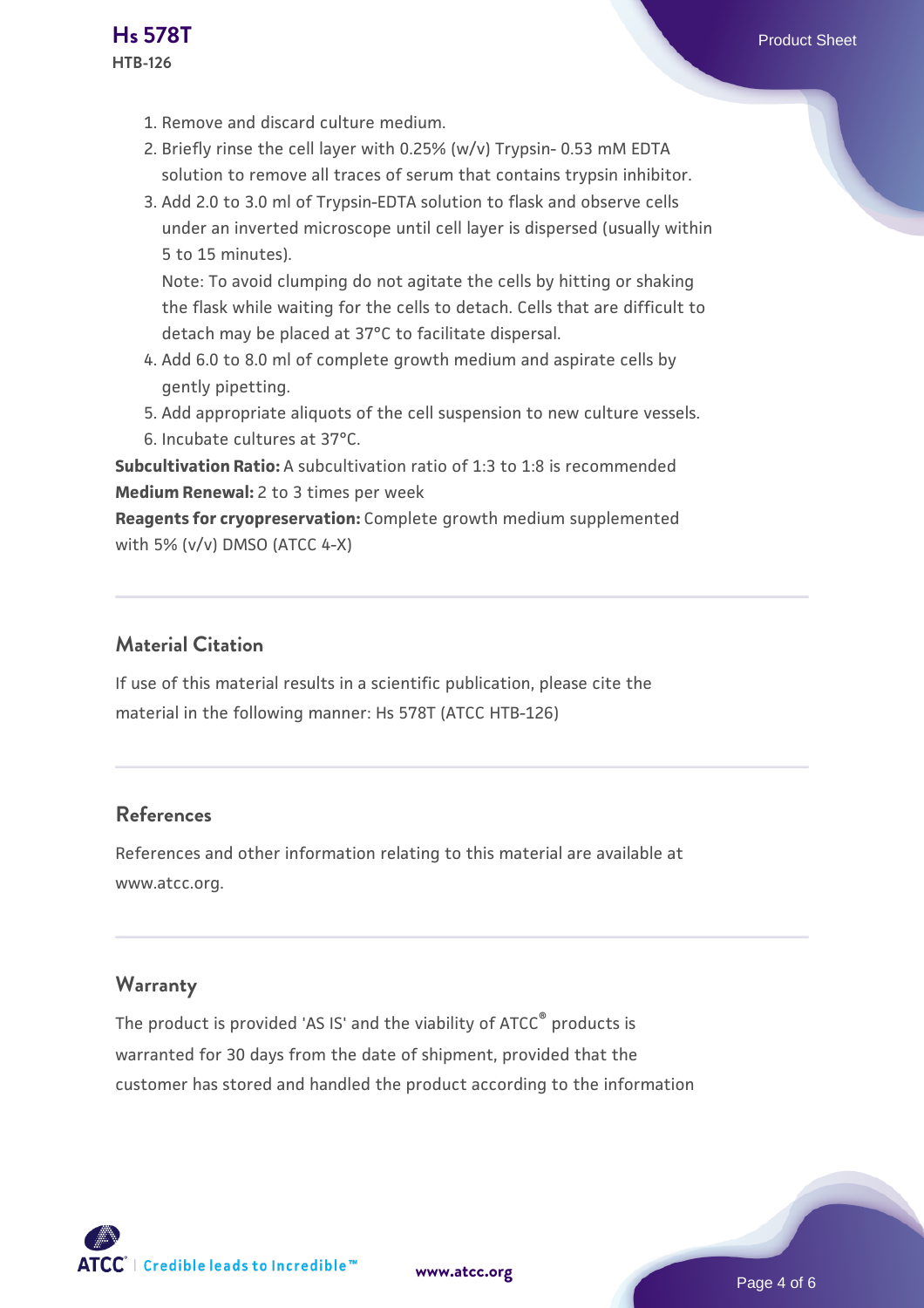included on the product information sheet, website, and Certificate of Analysis. For living cultures, ATCC lists the media formulation and reagents that have been found to be effective for the product. While other unspecified media and reagents may also produce satisfactory results, a change in the ATCC and/or depositor-recommended protocols may affect the recovery, growth, and/or function of the product. If an alternative medium formulation or reagent is used, the ATCC warranty for viability is no longer valid. Except as expressly set forth herein, no other warranties of any kind are provided, express or implied, including, but not limited to, any implied warranties of merchantability, fitness for a particular purpose, manufacture according to cGMP standards, typicality, safety, accuracy, and/or noninfringement.

#### **Disclaimers**

This product is intended for laboratory research use only. It is not intended for any animal or human therapeutic use, any human or animal consumption, or any diagnostic use. Any proposed commercial use is prohibited without a license from ATCC.

While ATCC uses reasonable efforts to include accurate and up-to-date information on this product sheet, ATCC makes no warranties or representations as to its accuracy. Citations from scientific literature and patents are provided for informational purposes only. ATCC does not warrant that such information has been confirmed to be accurate or complete and the customer bears the sole responsibility of confirming the accuracy and completeness of any such information.

This product is sent on the condition that the customer is responsible for and assumes all risk and responsibility in connection with the receipt, handling, storage, disposal, and use of the ATCC product including without limitation taking all appropriate safety and handling precautions to minimize health or environmental risk. As a condition of receiving the material, the customer agrees that any activity undertaken with the ATCC product and any progeny or modifications will be conducted in compliance with all applicable laws,



**[www.atcc.org](http://www.atcc.org)**

Page 5 of 6